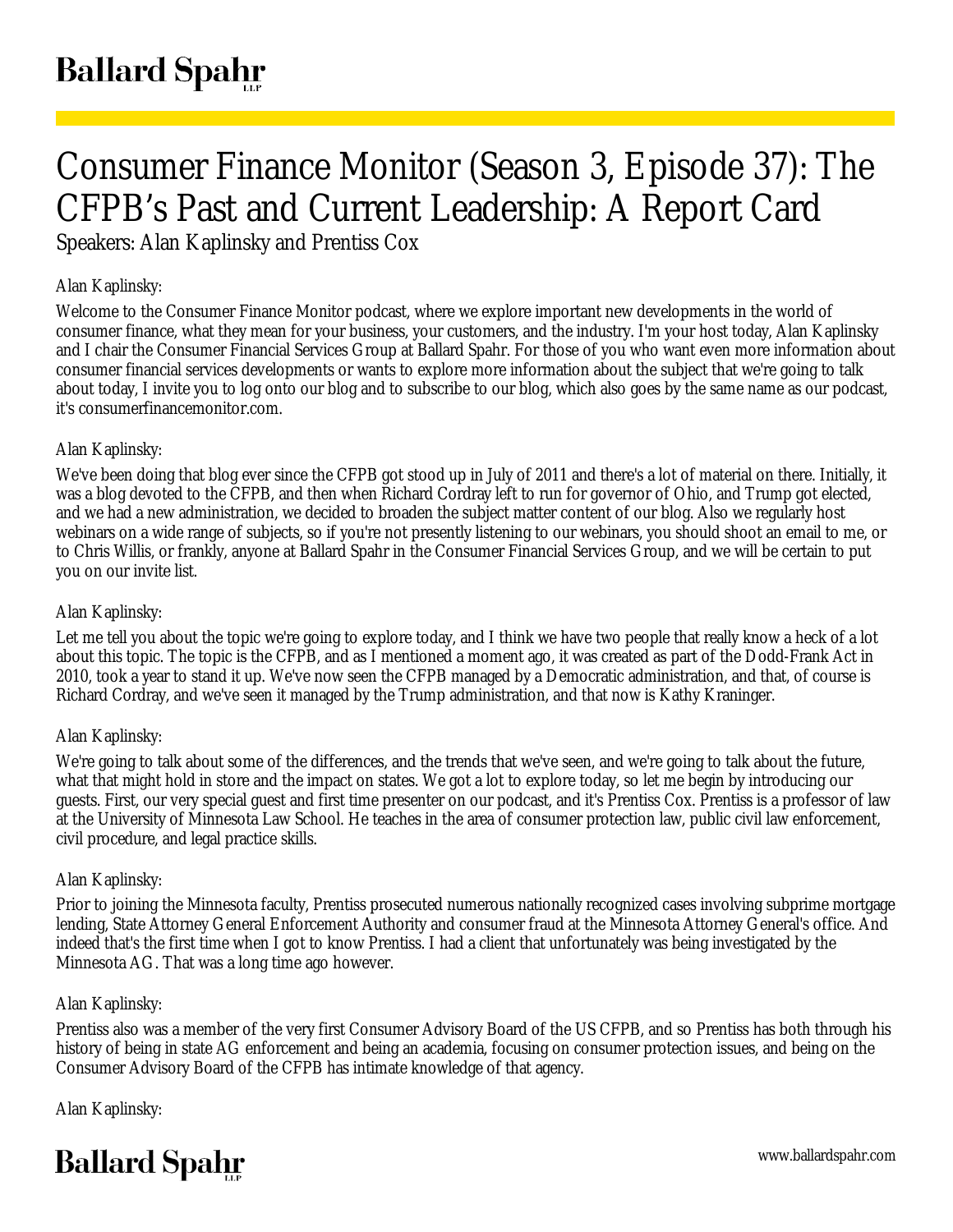My other, I hate to use that term guest, he's really my colleague and he often plays the role that I'm playing today, a moderator, and it's Chris Willis. Chris is the chair of our Consumer Financial Services Litigation Group, deputy practice leader of our entire Consumer Financial Services Group. He devotes a very large part of his practice to handling consumer finance enforcement matters, particularly at the CFPB, both during the Cordray administration and all the way through to the Kathy Kraninger leadership.

## Alan Kaplinsky:

Probably is handled more CFPB investigations at least than anybody else that I know of. Also focuses a lot on consulting with clients on our wide range of consumer finance matters.

## Alan Kaplinsky:

The way we're going to proceed today is I'm going to pose a bunch of questions to Prentiss, hear what Prentiss has to say, and then give Chris the opportunity to respond. And hopefully we'll get a little dialogue going between Prentiss and Chris, who I think may have a different point of view on some of the subjects we're going to cover.

#### Alan Kaplinsky:

First of all, Prentiss, given the Seila Law case and the decision of the Supreme Court, which will enable the president of the United States, whoever he or she might be to remove the director at will for good cause, bad cause, or no cause at all. Do you see that the CFPB is going to be moving back and forth between various positions in the future as administrations change? And is that desirable or undesirable? And should anything be done to fix that if you think it's a problem?

#### Prentiss Cox:

I don't, and thanks for inviting me Alan, for starters and Chris. I don't see this as that big a deal. Of course in the short run, it has the ironic effect of meaning that Biden can quickly replace the Trump appointment, so the net effect of the industry lawsuit was to hasten a Democratic appointment. But that's how it goes when you make decisions three years in advance through a lawsuit. I don't think it has a big impact. The idea behind the staggering of the term was to... There was much done, including the financing through the fed to reduce political pressure because of the extraordinary power of the financial institution industries in Congress.

#### Prentiss Cox:

So the idea was by staggering the term, that you would... It was one of the tactics used to reduce political pressure on the agency. Bottom line though is, there was always going to... the agency was going to turn every five years, now it's going to turn every four years synchronous with the election. The problem you highlight moving from one pole to the other and regulatory approach was going to exist anyway, it was just a matter of timing. The alternative to of course, was the commission, and that has it's... I was fairly agnostic about it, there's pluses and minuses to both.

#### Prentiss Cox:

The commission, as you see with the FTC, which is the closest analog smoothed things out. It means the agency to... The likely result is the agency stays within a narrower band of enforcement. The downside of that of course, is the agency stays within a narrower band of enforcement. So from the point of view of consumer advocates, it doesn't doesn't serve as that government counterbalance to the control of the market. So I don't see it as a big deal is the bottom line. I really don't. I think the biggest deal is its short-term effect and cutting short Kraninger's term if Biden prevails in the election and takes office.

Alan Kaplinsky: What do you think, Chris?

Chris Willis: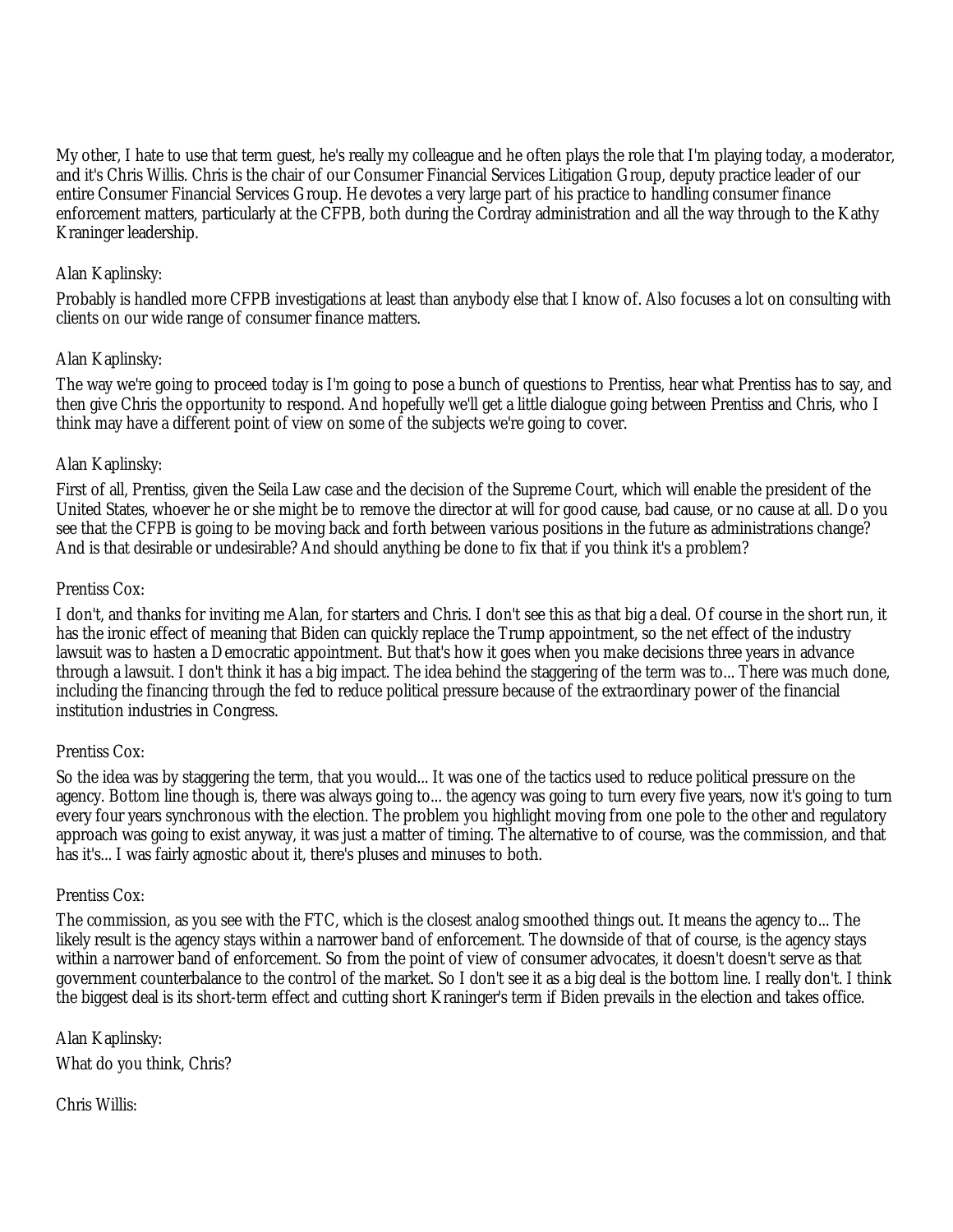I do think that in some respects it would be better to have more stability, and I really don't put most of that in the enforcement or supervision camp, because honestly, there's not that much difference between today's CFPB and the CFPB of Rich Cordray if you look at enforcement and supervision. They're very, very active in both respects right now, even under Kathy Kraninger. But with things like rulemaking-

Alan Kaplinsky:

Chris, that's not the conventional wisdom, at least among the consumer advocates. I bet if I were to-

Prentiss Cox: Yeah, I would agree with that.

Alan Kaplinsky: Am I right, Prentiss?

Prentiss Cox:

Yeah. No, we would definitely get a point of disagreement there.

## Alan Kaplinsky:

All right. Let's take a little footnote the degression here and explain yourself, Chris. Why do you think not much has changed in the supervision and enforcement area?

#### Chris Willis:

Let's take supervision... First of all, just because of what I see the agency doing, I have the opportunity to watch the agency work on a day-to-day basis through supervision and enforcement as we represent clients who are involved in those proceedings. So taking supervision as the first example, when the administration change occurred, there was basically zero impact to supervision. They continued doing the same number of exams that they did, they were just as thorough as they were. They were just as eager to call out violations of law, require changes, require restitution as they ever had been in supervision.

#### Chris Willis:

The only difference was that they handled those matters more in supervision and referred them to enforcement less, so they got resolved on a confidential basis rather than in a public conservatory.

#### Alan Kaplinsky:

And you had Peggy Twohig, who was the head of supervision policy all the way through the Kraninger era. She remained there into... I'm sorry, the Cordray era, she remained there after Cordray left and she's there, right?

#### Chris Willis:

That's right, yeah. I just honestly, haven't seen any difference in what they've done in supervision. In enforcement, we had during Mick Mulvaney's acting directorship a significant slowdown in enforcement activity, which by the way, had started prior to Richard Cordray's resignation. It actually started about six months before he resigned that we stopped. There was just enforcement activity just fell off a cliff. And it took a couple of years actually after the administration change, the director change for enforcement to start being active again.

#### Chris Willis:

But if we look at their behavior in 2020, it doesn't look much different to me from what we saw under Rich Cordray. There's a lot of new investigations being started on a wide variety of topics. There's a lot of consent orders that are in the process of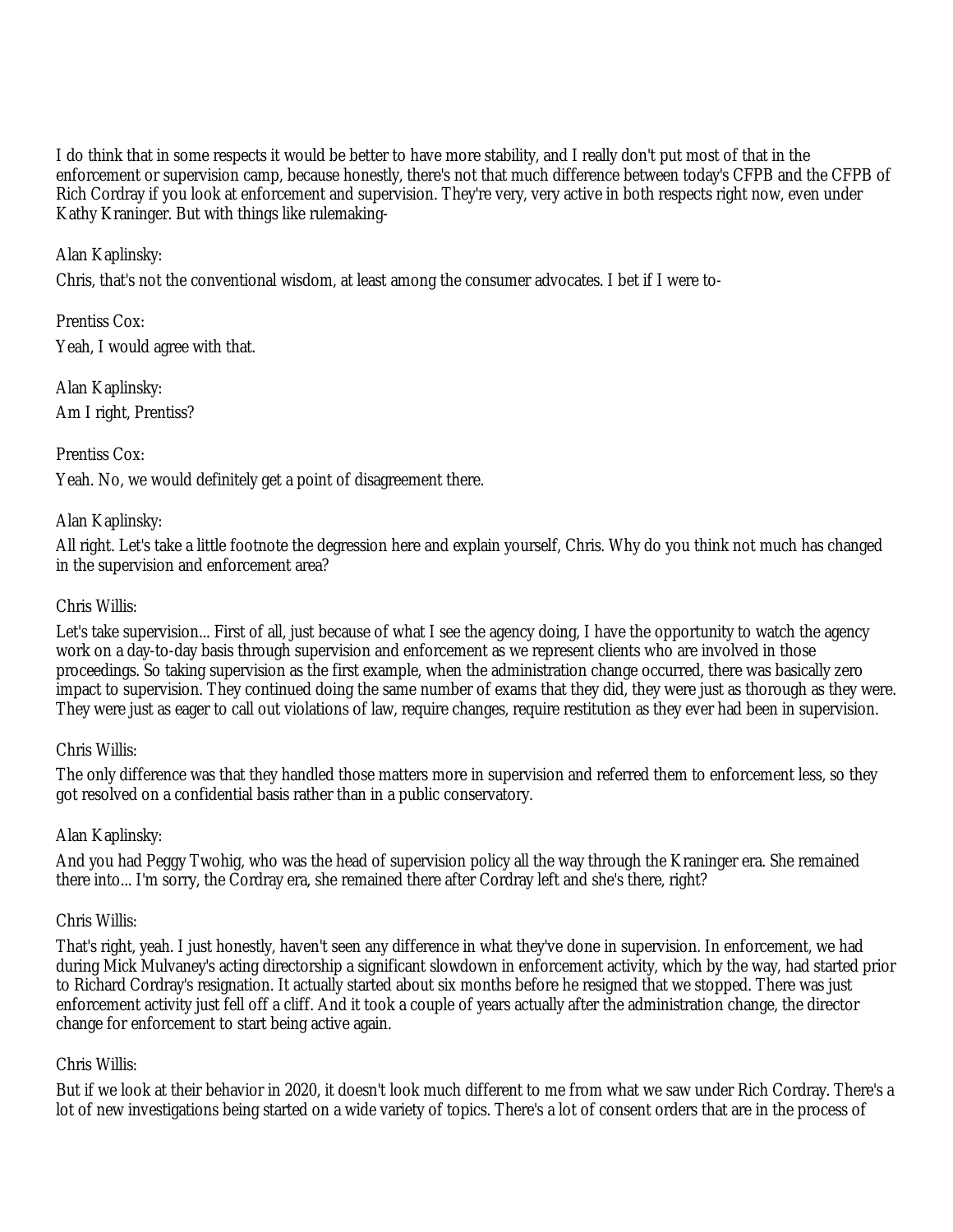being negotiated and coming out. The Bureau even has sued a large bank and has a contested litigation matter with a large bank that was filed in January of this year. And then the Bureau more recently engaged in a very aggressive, very expansionist view of red lining in the town stone case, which is building on a fair lending theory in an extremely aggressive and inventive way.

#### Chris Willis:

So the idea that the current administration has led off on enforcement is not, I think, born out by the record of this year. And I know we have lots of clients who are in the middle of investigations or other matters with the CFPB who wish it were more relaxed, but it just isn't. So it's basically that observation that causes me to say that.

## Prentiss Cox:

Okay, I look at it very differently, of course, but, we have some points of similarity. With Richard Cordray and there were the two studies, empirical studies of this bear this out. Rich had a really clear approach. One, he sued when you saw litigation particularly, but when you saw... You look across the enforcement actions, he mostly targeted very large institutions. The largest banks, the big players in industry, and the resolutions of those cases almost very consistent... Excuse me, very consistently involved an injunction, public compensation, restitution, if you will back to consumers, typically in the form of automatic credits, payments and checks without the consumer having to do anything in large amounts and substantial civil penalties.

## Prentiss Cox:

So all three of the traditional remedies were invoked against large institutions. That was the pattern of enforcement activity. And then when Mulvaney took over, that's where Chris and I agree, it just stopped basically. Unless Trump tweeted about it, like the Wells Fargo case, it just stopped. Mulvaney basically announced his disdain for the... As he had when he was a congressperson, his disdain for the agency and everything it did, and he was there to stop it. Change the name, mock it, that kind of thing. It was pretty much, from our point of view, it was as bad as it could get.

## Prentiss Cox:

Although when you utter those words in the Trump administration, you come to grab them. And then Kraninger came in, and I have a very different view of that. I see Kraninger as neither Mulvaney nor Cordray. She's definitely much more professional, much more consistent in her approach and seems like she is weighing things individually. But at the same time, it's nothing like the enforcement approach under the Cordray CFPB. I describe it as very much the FTC approach.

## Prentiss Cox:

And if you look at the enforcement model of the FTC, it was very different than the Cordray CFPB enforcement model, which involved all three remedies all the time. You almost never see that in an FTC action. You get a lot of cases that are injunctions. What typifies the FTC action where you see substantial public compensation restitution is they go after smaller entities and they'll go after a bundle of them like two or three allied corporations and four or five owners of those corporations.

#### Prentiss Cox:

They'll freeze the assets and they'll get money back to people. And you've seen much more of that. If you chart it out, you'll see that the currency of PB actions tend to go after smaller entities, non-bank entities. When they go after banks, it tends to be an injunction, and then sometimes a fairly not substantial civil penalty. It's enforcement work, and it's investigations and that kind of thing. It's just they very consistently resolve differently than the Cordray's work.

#### Prentiss Cox: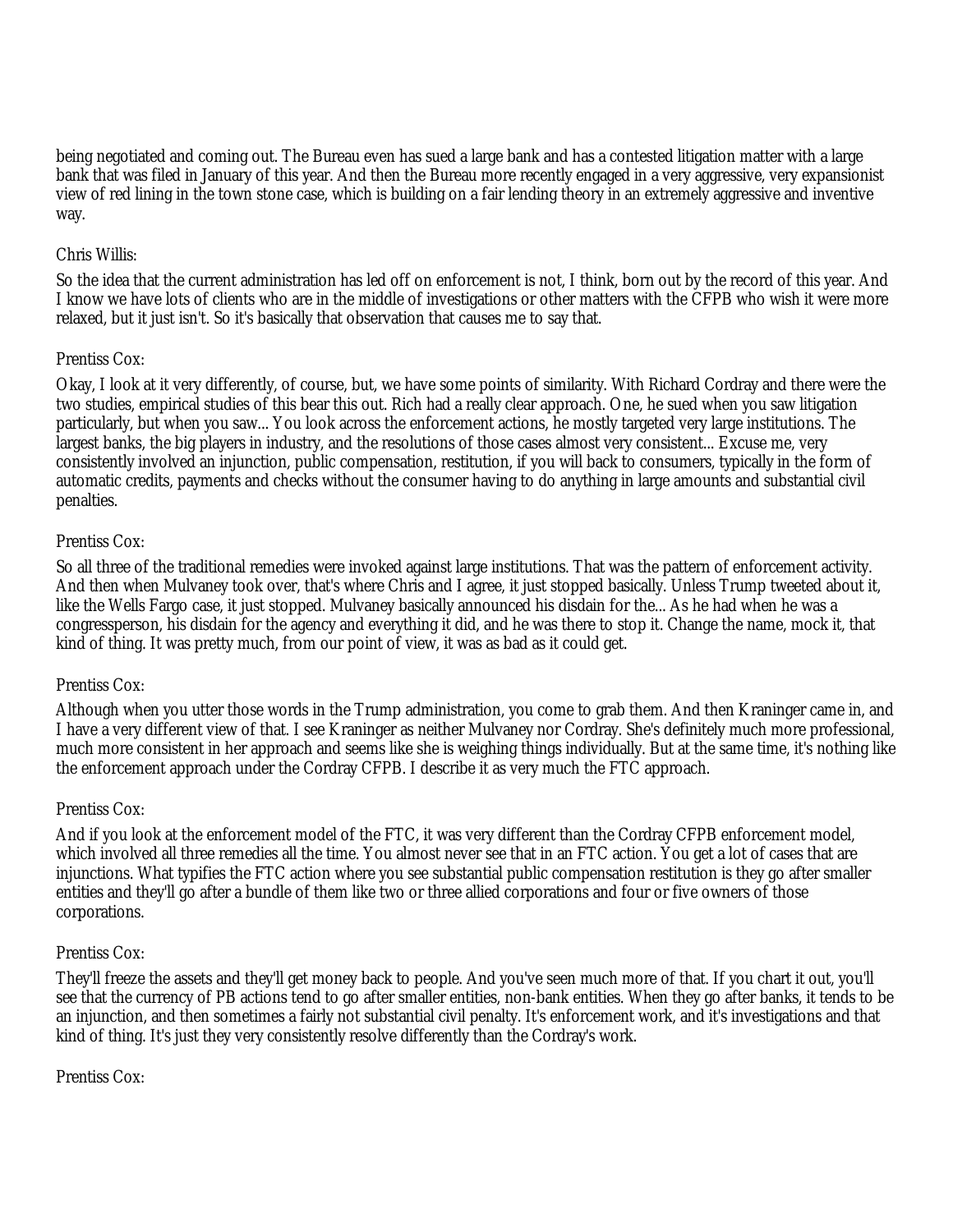Again, during the Mulvaney period, I couldn't have been more disappointed that we were truly swinging between the poles there. I think you could have had someone even more aggressive than Rich, but he was definitely way on that end in terms of using the authority on behalf of the public, both in the immediate sense of providing restitution, and making people whole, and in the sense of the sense of providing incentives in the future, both through civil penalties and junctions, which lay out how it should be done.

#### Prentiss Cox:

And then Mulvaney to just basically destroy everything, and now in Kraninger, we have something that's more what I would think you would see if you have a commission. I think that's the kind of CFPB you would get with a commission. Does good work, but tends to take on smaller targets and obtains lower levels of relief. And, as Chris mentioned, has a bias from the way they've reconstituted the internal mechanisms for determining when you do supervision and enforcement. That's definitely a result of a policy decision to shift things over to non-public supervisory results instead of public enforcement actions.

## Prentiss Cox:

I think this is what you would have gotten. The Kraninger is what you'd have gotten under a Republican-led commission approach. Mulvaney is that wild swing Alan was talking about. That's my view of it.

## Alan Kaplinsky:

Okay. Chris, any rejoinder or on that point?

#### Chris Willis:

I just wanted to pick back up with the main question we were answering, which is like, is it undesirable to have the bureau's leadership swing back and forth between the political parties? The original point that I was going to make was from a supervision and enforcement standpoint, that swinging has some effect, but not a giant effect in practical matter, in my experience.

#### Chris Willis:

But where it can really have a very significant effect is on the rulemaking side where you have a very politically charged rulemaking, like for example, the short-term small dollar lending rulemaking, where you've seen a rule proposed under Rich Cordray that would have essentially exterminated the payday lending industry. Then they get a Republican leader of the bureau, and now that piece of the rule is gone, so the industry gets to live again. Then if there's a new director because of an administration change in 2021, we may be right back to where we were with the original rule that was proposed by Cordray.

#### Chris Willis:

So the idea of having the sort of industry destroying or preserving rules flip back and forth like this, I think is highly undesirable, and it's that kind of instability that I think is bad for the industry and bad for consumers, honestly, and a commission would bring more stability, I think, to the rulemaking efforts, most of all.

#### Alan Kaplinsky:

Okay. Let me just add something to an observation Prentiss made. I have found there's a lot of confusion over this point, and that is, the very limited remedial authority that the FTC has. And I never really focused on it a great deal until recently when the Supreme Court granted cert in a case to decide in a fact whether the FTC has got the right to award restitution. Does it fit within the ambit of... They do have the right to award injunctive relief, but it's unclear whether that covers restitution.

#### Alan Kaplinsky: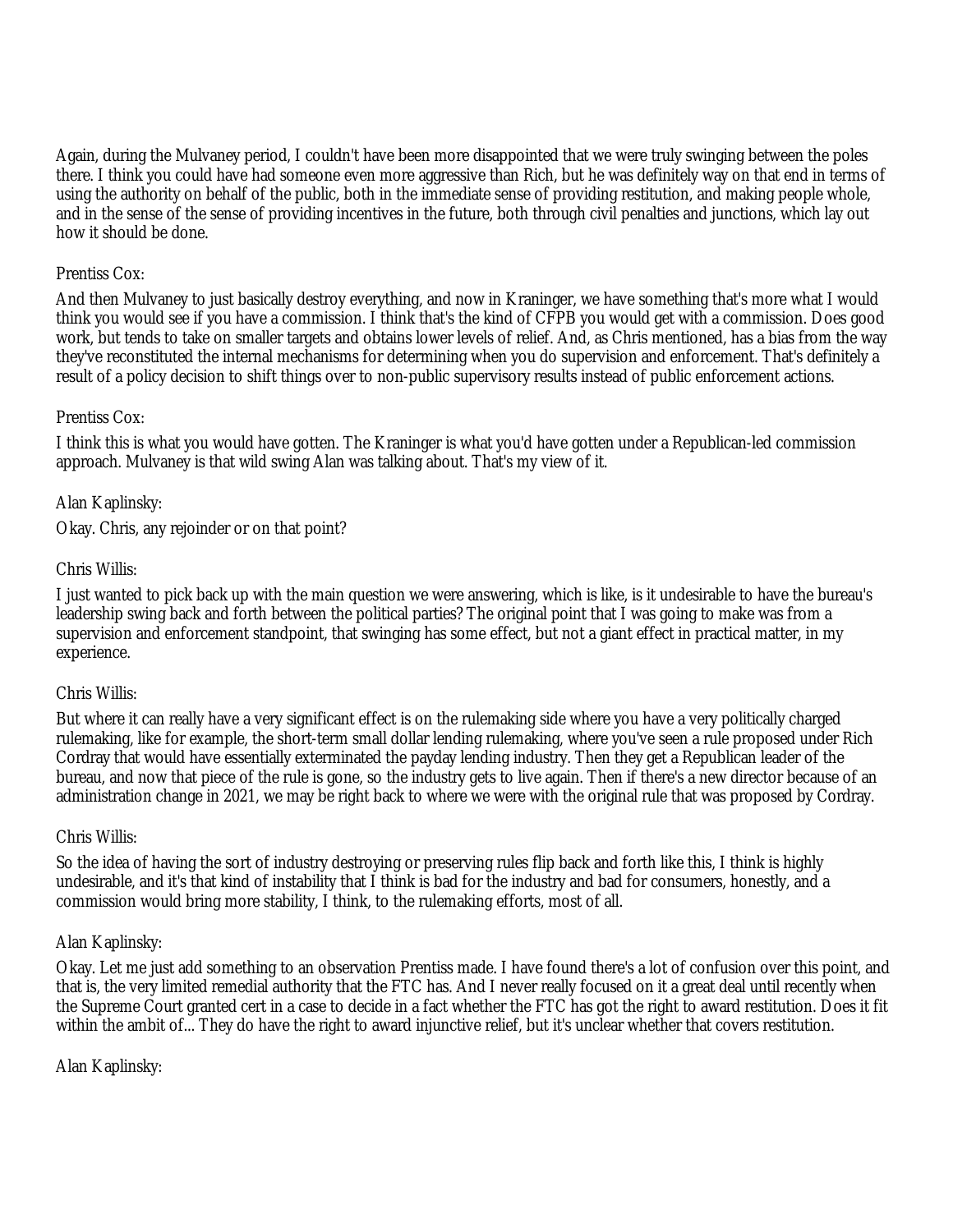The other thing that I think is already played pretty clear, they can get civil money penalties as a result of an initial investigation and an initial lawsuit. The only time they can get that is if the there was a contempt or a violation of a consent order entered into with the company, then they can go back to court and they can seek penalties. It's not nearly, they don't have nearly the arsenal weapons that the CFPB has. CFPB can essentially do just about anything.

#### Prentiss Cox:

I don't know that that... This is a fascinating area to me. They're really two different issues here. You've raised the issue of what I'll call public compensation is often referred to as restitution, and the issue of civil penalties, and they are different. Initially, the authority in the CFPB was a grab bag, it's just a list of every term that has been used by courts in order to award a form of public compensation. They say, "You can get the disgorgement, you can get restitution, you can get damages," and it goes on, "you can get rescission," and it's just this list of about eight phrases.

## Prentiss Cox:

So it's a statutory incorporation of these terms. But if you look back, the FTC authority until the Seventh Circuit decision, which is now before the Supreme Court. Supreme Court took two cases up, one from the Seventh Circuit, one from the Ninth Circuit. The Seventh Circuit case says, "The FTC doesn't have authority to get a disgorgement under the statutory injunctive authority of the FTC." Until that decision was issued, there was really no question that the FTC had essentially the same authority as the CFPB.

## Prentiss Cox:

And this actually has a much broader question, it also goes out to the authority of state AGs to get public compensation, and it all ultimately goes back to a 1940s decision by the US Supreme Court called [PODA 00:23:41], in which the US Supreme Court determined that based upon the statutory injunctive authority of The War Powers Act that the rent limits that were exceeded under that act during World War II, that people could get money back based upon the statutory injunctive authority of the agency.

#### Prentiss Cox:

And then that principle that when the agencies have the statutory injunctive authority, it includes the equitable power of the court to order some form of disgorgement or restitution has continued then for decades. So the FTC had... It also has a separate authority in Section 19 to get restitution. So you had these two authorities, the FTC, they preferred to use the more flexible Porter Bay statutory injunctive authority. Nobody really challenged that until this very recent Seventh Circuit decision.

#### Prentiss Cox:

And I think you're seeing this across the board, because there were two Supreme Court decisions recently about the SEC's authority. Same thing there, the authority under their statutory injunctive powers to order restitution back to disgorgement in the case of SEC back to investors. So you're seeing this flurry of activity, this is what you get when... We talk about Mitch McConnell's very proud of reshaping the courts, appointing all these Federalist judges, very business friendly. This is the reality of the result, you'd have decades of law getting called into court. Very settled law getting called into question here in terms of the authority of these public agencies.

#### Prentiss Cox:

And I think it would be all federal agencies, and it goes down to the state AGa because they rely on essentially the same authority. So I disagree that the FTC has a different... Until that Seventh Circuit decision, the SEC has a fundamentally different authority to get money back to people. Now, on the civil penalty side, you're right, that's the one P, the traditional Troika of public enforcement authority that the CFPB, the SEC, the CFTC, and all these state AGs have is in statutory injunctive authority. They restitute various forms of public compensation authority and civil penalties.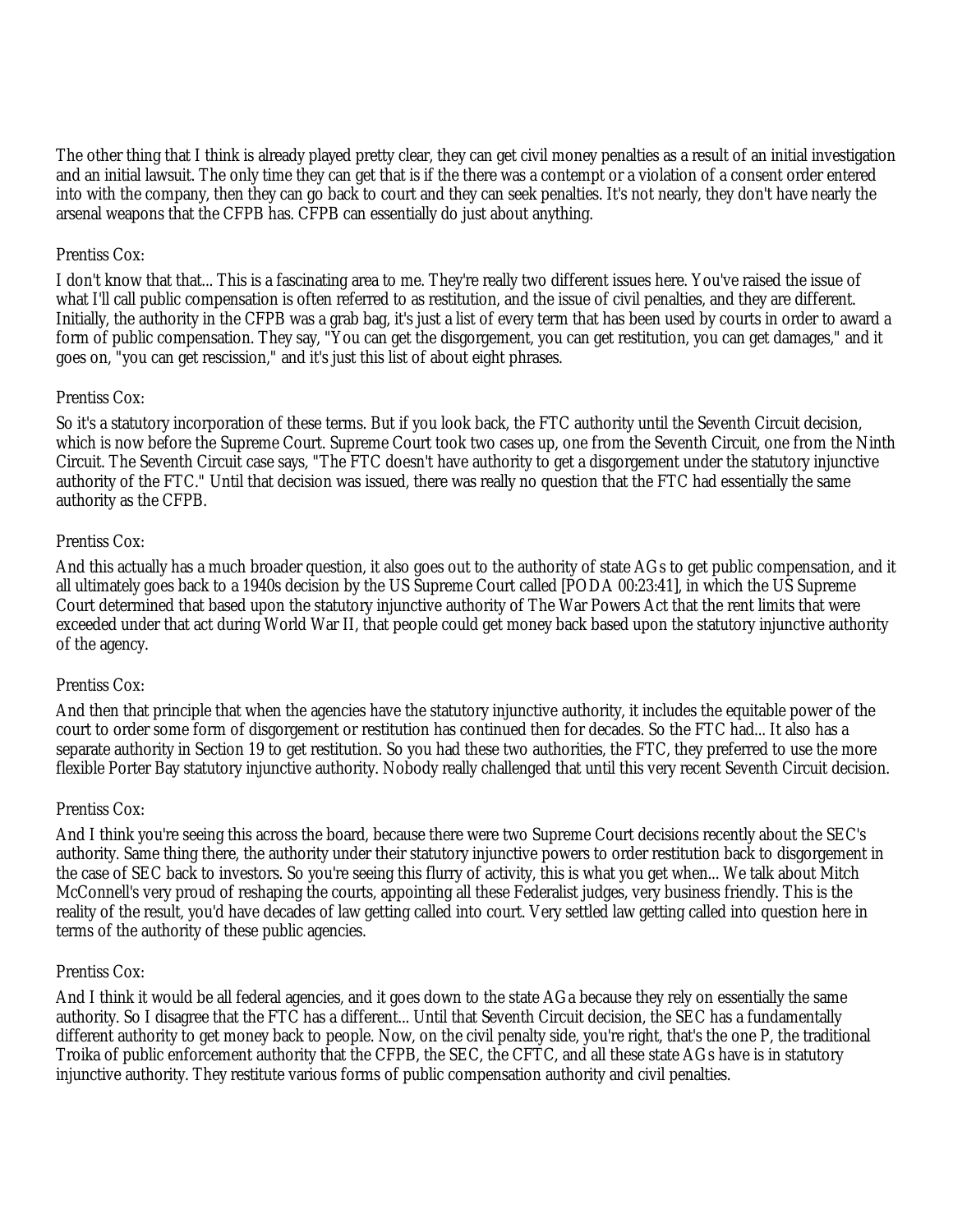#### Prentiss Cox:

And the one the FTC lacks, which makes no sense is the authority to get civil penalties, unless it's a violation of an order. And the FTC has tried to get around that by entering into a whole bunch of agreements, just the consent orders, particularly in the privacy cases, particularly with the tech industries in order to set injunctions so that if they're violated, they'll have this civil penalty authority. But that is one where the FTC has less.

## Prentiss Cox:

But they traditionally have had really all the authority, they need to do the public compensation. They just haven't tended to do it when they go after big targets. They save that for scam operations, affront corporations and that kind of thing. They don't tend to go after big companies and get big awards. They have a little more recently, but over time, that's not something they use a lot. Whereas when Cordray ran CFPB, every case. They were going to get money, large amounts of money back to people pretty much in every case, unless the company had no money at all.

## Prentiss Cox:

Which actually I will want to highlight one thing in that troika of authority that I think all the States should adopt. We should have for the FTC, which I think is fairly uncontroversial and Kraninger has used well, and just did I think last week, which is the Civil Penalty Fund. Now, that's a unique thing to the CFPB that does not exist in any state Attorney General that I'm aware of, or the FTC where you can take the civil penalties, put it in a fund.

## Prentiss Cox:

And then when you Sue these scam operations and they have no money to pay people back, you have a pot of money that you can use to provide compensation to the public. It's just a wonderful idea, Kraninger's use of it gives me a lot of heart that it's not going to be politicized, and I think it should be adopted at state levels because it's a huge problem in public civil fraud enforcement. If you're the AG, it gives you a little incentive to go after scam operations sometimes because... The injunction's worthless, they go out of business. The civil penalty's worthless, you can't collect it and you can't get money back to people who are scammed. But if you have a civil penalty fund, you can. That's little footnote too.

## Alan Kaplinsky:

Okay. Moving away from the issue of remedies and what's available, the CFPB and the FTC, and how that may have varied under Cordray versus Kraninger. Let's talk about the history of the CFPB a little bit. What do you see as the Cordray era successes and what do you see as the failures of the bureau during the Cordray era? Was he perfect? Did he get it all right from the standpoint of consumer protection?

#### Prentiss Cox:

God doesn't make perfect people. I happened to be a huge fan of Rich Cordray. I always have been because he combines a real instinct for people on the ground and focusing on human cost and harm, with being super bright and capable of delving into the details. So I love Rich Cordray. But like all people, he's imperfect it's. In terms of enforcement, I think he got it just right. He really did the kind of enforcement that made a huge impact and change company's views of what a banking regulator could look like. And therefore, I assume had to have a tremendous impact on their actual operations if you have to be worried about actually an assertive enforcer.

#### Prentiss Cox:

On supervision, for standing up from nothing, again I'm less familiar with that. Chris can say there. I think Peggy Twohig, who I know going back to our days at the FTC did a fantastic job of doing that. They worked very well in placing cases between supervision and enforcement. A real problem from my point of view as a former AG at the state level. You'd talk to the OCC and the OCC would hide everything, wouldn't tell you anything, would actively intervene to one of my cases, against us.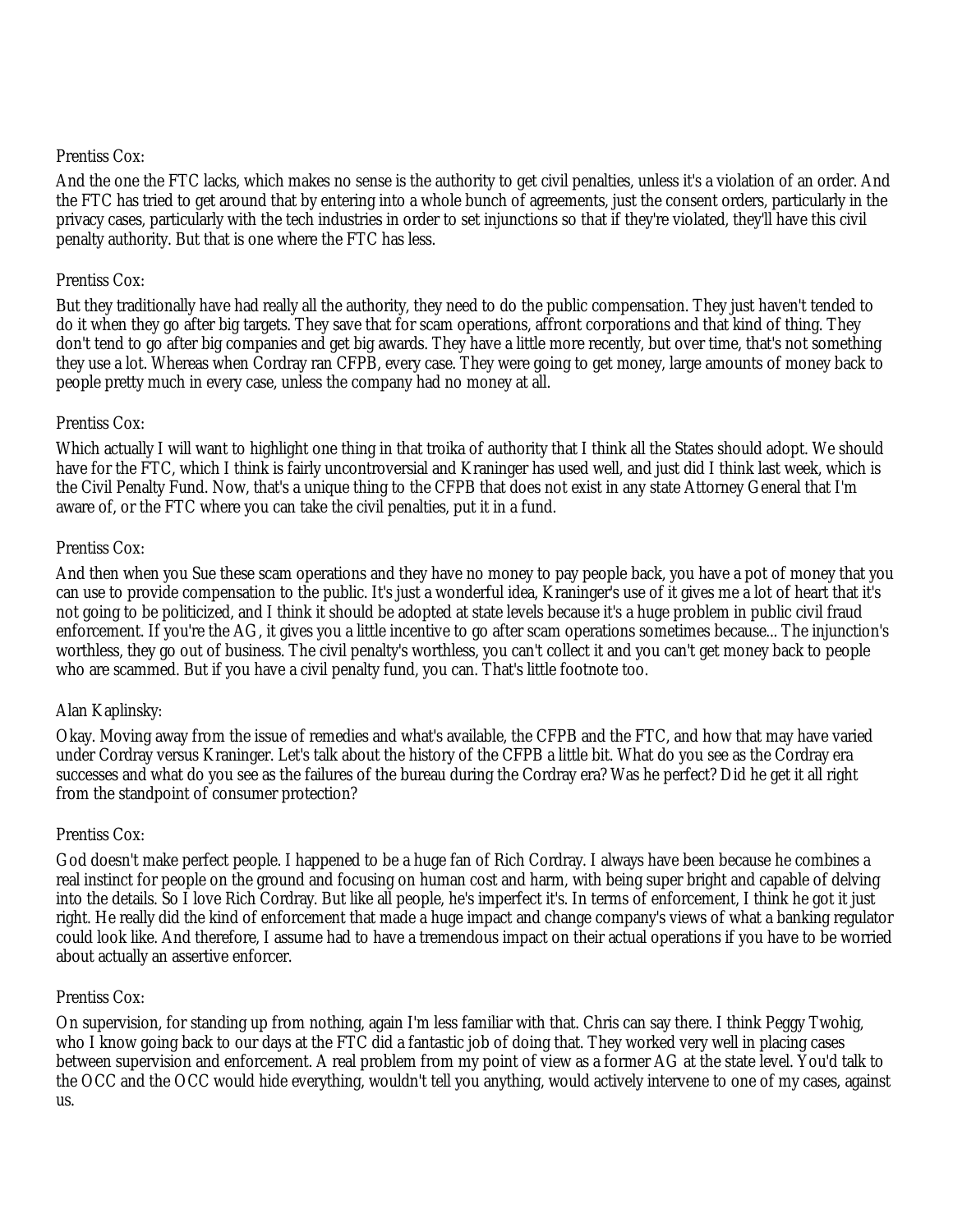#### Prentiss Cox:

We found that out by the defendant's attorney saying, "We're talking to the OCC." So I tried to call OCC, they wouldn't talk to me. This was pre crash, but... So from our point of view, the supervision was used in order to hide things, but that did not happen with Rich. And I think they did a good job of that. I had a real problem with the regulatory side under Rich. I think it was a real failure. And I was involved at the... First, I was the chair of the committee on the advisory board that looked at that, they helped with that payday rule.

#### Prentiss Cox:

And whereas you thought it killed the industry. I thought it took way too long to develop all the rules, took way too long to develop. They were just maximally complex. They're extremely... They were defensive. The rules often and payday was a great example of that. They often read like, "Okay, how can these be attacked? And let's design the rule so we're bulletproof from every possible attack," rather than starting with the question of what's the problem and what's the most clear, elegant solution to that problem? And what are our options for easily enforceable, clear, elegant solution that we can adopt relatively quickly?

#### Prentiss Cox:

And that was true of everything, including the arbitration rule, which I know is close to Alan's heart and is a disaster from our point of view. It just robs people of their rights. We couldn't disagree more on this in an American way. And we had this authority and it sat, and it sat, and it sat, and there was all this complex thing, and it came up with this complex rule about class actions. It was really an easy call to me. It's just, we're done when you survey people and nobody knows they've given away all their rights and you have the statutory authority.

#### Prentiss Cox:

It's like, "You like arbitration? Great. Everyone agrees to it after the dispute arises." Rather than forcing every day people through boilerplate contracts they don't know about or understand to sign away their rights in this fiction about what a contract means. It was an elegant, simple solution, which was just get rid of that. And instead, we went for this highly complex thing that took years and years to develop, and then as a result of unforeseen political changes resulted in nothing for consumers.

#### Prentiss Cox:

So I think the regulatory side was to a large extent, a failure A-plus on enforcement and supervision, and education.

#### Alan Kaplinsky:

What about the mortgage regulation, which was the very first thing that the bureau had to tackle. They were required to deal with that, because if they didn't get that done by a certain deadline, the statute itself would have been affected and that would have been a disaster.

#### Prentiss Cox:

I agree with you on that and I'm sorry, I was painting with a broad brush there. I'll say two things about the mortgage regulation. First of all, it was good that there was a statutory requirement for timing. One of the problems with the regulatory side is they just overanalyze, made it overly complex, and they were forced to do that. And second, they had Pat McCoy do that. So they had someone who didn't do the rest of their regulations do that and she did a marvelous job in my opinion.

#### Prentiss Cox:

I think trig is great and it was consumer-testing, and it did what I was talking about. It was simplified. It took disclosures and it made them more elegant and simpler, and was an early success. But then after that, the regulations ran through one person and I just think it was not good.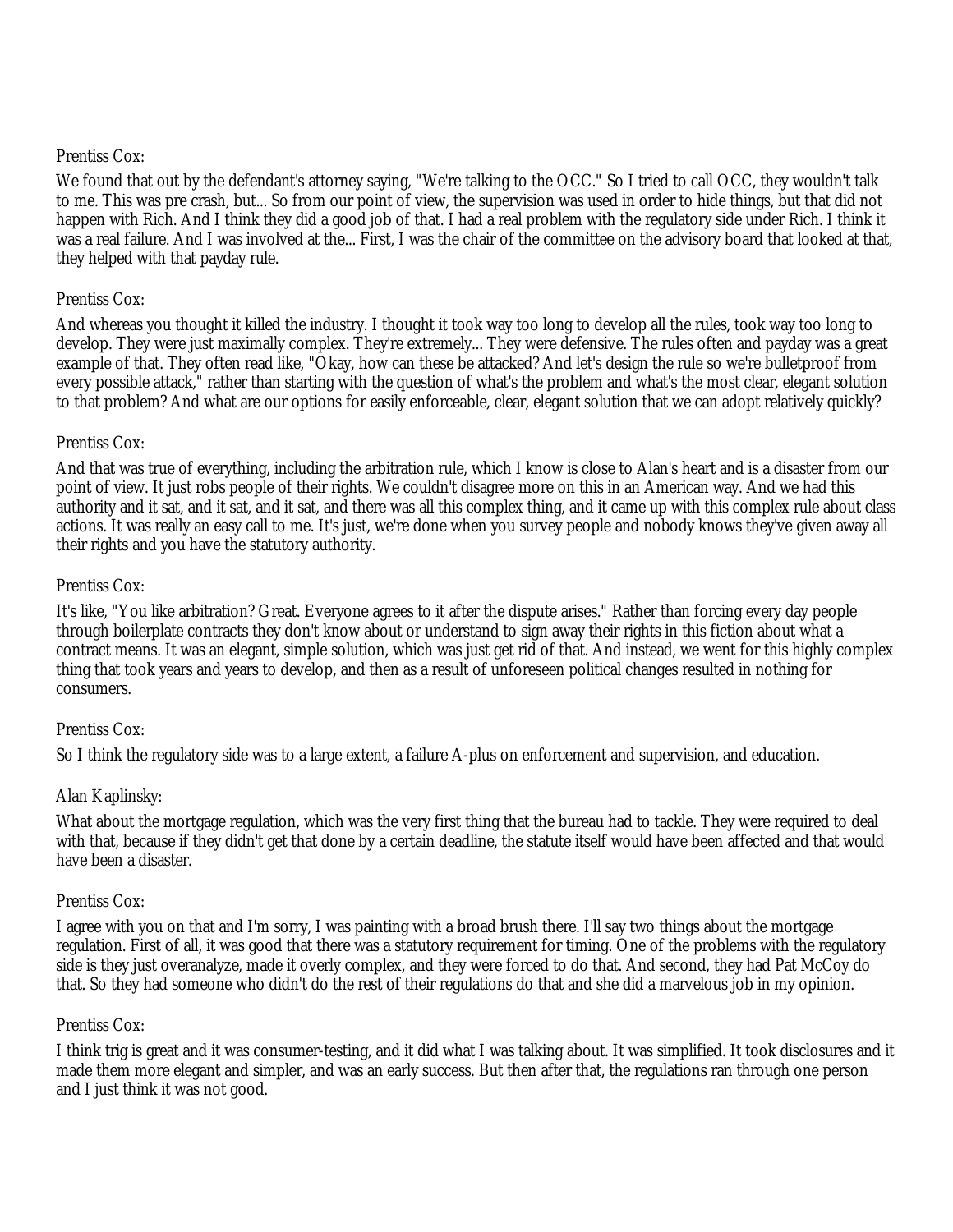## Alan Kaplinsky:

Chris, what's your reaction to what Prentiss has said, and also your own view of Rich Cordray's successes and failures?

## Chris Willis:

Sure. I'm actually going to start off by agreeing with Prentiss about the overall impact of the CFPB. The impact of the very aggressive enforcement and supervision activity that occurred during those first many years, six years or so of the CFPB was to make a lot of industry players put a lot more time and focus on compliance and consumer treatment issues. And really brought about a wholesale revision in the way that those things were looked at, especially on the non-bank side.

## Chris Willis:

Banks had some attention to that already, but I would say my observation, it was intensified by the bureau, but on the nonbank side, without a regular supervisory regulator, the advent of supervision for them and enforcement as well, but honestly it was supervision that did, most of it was to really cause them to devote a lot of resources and attention to compliance and consumer treatment.

## Chris Willis:

So the good side of that if you're looking at it from a consumer protection standpoint is, you a lot more attention being paid to those issues by the industry today, where the clients we work with very frequently do their absolute best to try to make things right for consumers and make sure they don't have unintended consequences or unclear disclosures or things like that. The downside to that success is that during that period of very aggressive enforcement and supervision, you had a sense of the industry or at least I did that they were afraid to move or even breathe for fear of being held liable for UDA violation.

#### Chris Willis:

That had the negative impact of deterring entry into the market, deterring investment into the market, deterring the development and offering of new products, et cetera, and so it did tend to freeze up the industry from the standpoint of competition and innovation. That's I think it's a natural corollary to such an aggressive regulatory posture by the agency, but it was there and I definitely perceived it. I won't say that it was a mistake by the bureau because I think the bureau did exactly what it wanted to do and achieved what it wanted to in terms of getting the industry to pay attention to these issues.

#### Chris Willis:

My view of the biggest error of the agency in its first six years was the very controversial stance it took with respect to dealer finance charge and disparate impact under the Equal Credit Opportunity Act. You had the combination of a very shaky legal theory, a very politically powerful target in auto dealers, and extremely strong market forces that worked against the objective that the bureau had set out for itself to basically eliminate that practice out of the market. And so you had the effort come to a complete failure. It didn't change the market at all.

#### Chris Willis:

It also made the political attention on the bureau so much more intense and made the bureau more of a political football than I think it would have been otherwise. So I think the bureau risked a lot and lost a lot by pursuing those cases and gained nothing, and was never going to gain what it wanted to gain because the market forces involved were so strong. So I would view that as the biggest error or miscalculation in the bureau's first six years.

#### Alan Kaplinsky:

Okay. I can't resist myself in commenting on or responding to Prentiss' comment on the work that the CFPB did in the area of arbitration. It depends upon of course what your viewpoint is. I've always been a very strong advocate of the use of arbitration and have felt that it's not in usage. And I will agree with Prentiss and I'm sure he will make this point, is that so few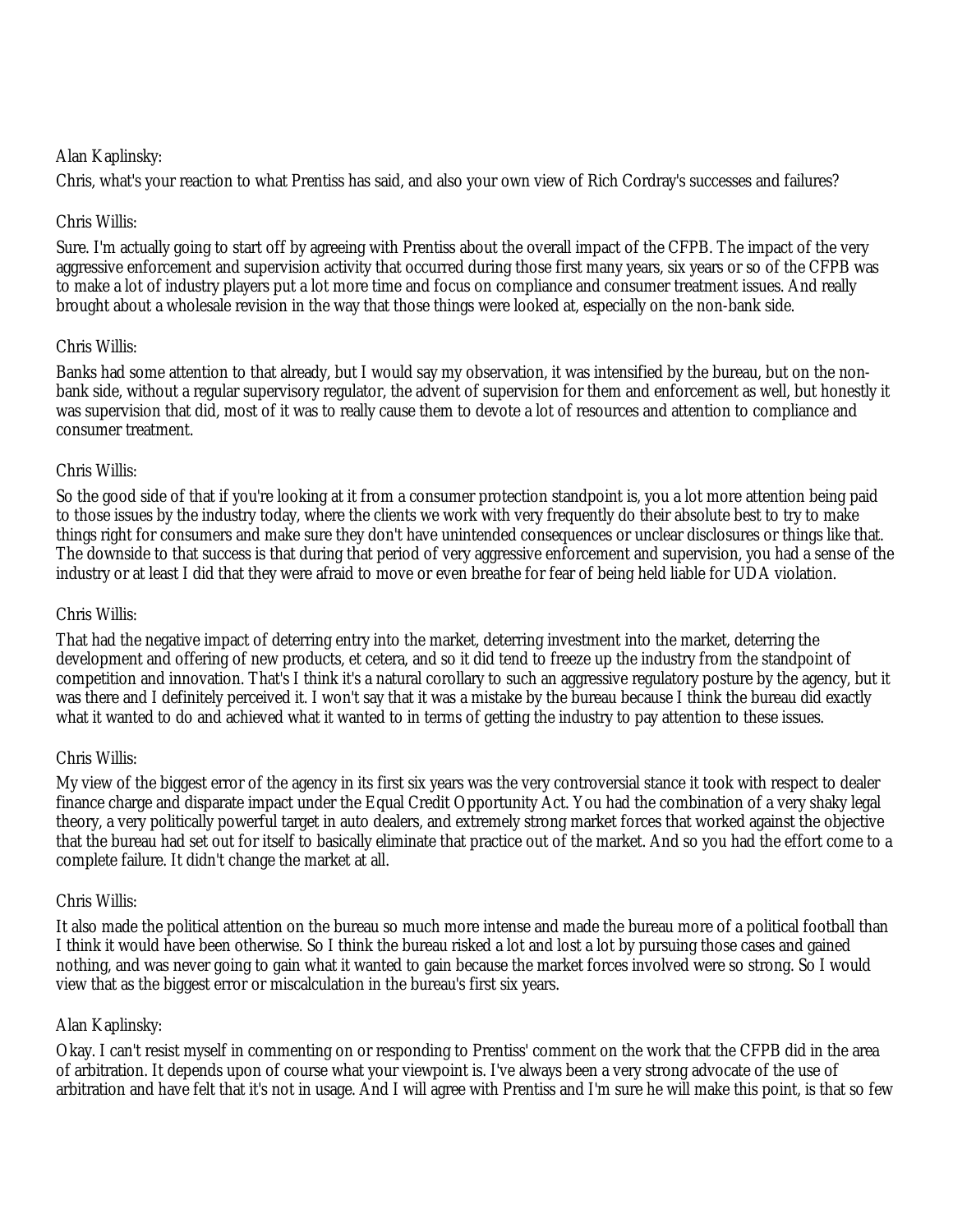people, consumers actually use arbitration. How could that be good? And therefore all arbitration does is has a a chilling effect on the ability of consumers to vindicate their rights.

## Alan Kaplinsky:

I've always felt that the problem has been a lack of education that the consumer arbitration actually works, it's a good thing. It's a very convenient for consumers, they don't have to go to court to prosecute their claims. Very often the claims can be resolved on online. Most of the consumer complaints are not class action-worthy to begin with. They're one-off kinds of complaints about their bill that doesn't reflect any kind of a systemic problem.

## Alan Kaplinsky:

And the problem as I see it is that the CFPB, the state Attorneys General, and I will say the industry did a very poor job collectively in educating consumers on how to take advantage of arbitration, how to use it effectively. The study that the CFPB did, Prentiss suggested that instead of working around the edges of arbitration and banning the use of class action waivers, but in general, not regulating arbitration in general, that that was a big mistake.

## Alan Kaplinsky:

But you've got to bear in mind that the CFPB couldn't just do or Cordray couldn't do what he would like to have done. I'm sure he would have liked to ban arbitration, but his agency was data-driven and they conducted a study that went on for several years, there were three hearings that were conducted, I testified at all three hearings. And what happened is, the data didn't support a ban, number one, and it didn't even support what they did, and it became easy prey for Congress to override it under The Correctional Act.

#### Alan Kaplinsky:

And I believe that even if that had not happened, there would have been litigation and it would have ultimately been thrown out.

#### Prentiss Cox:

Obviously, we're going to disagree about this, Alan. Just real briefly to respond to you on that, we're not talking about whether arbitration is good or bad, that was the problem. The problem was they fell down the trap of saying, "Is arbitration better than judicial resolution?" There's nothing to do with it. The only thing we're talking about is mandatory pre-dispute arbitration set up on the terms of the business that writes the boiler plate contract.

#### Prentiss Cox:

If arbitration is better than judicial resolution for consumers, everyone can make that decision after the dispute arises. We're only talking about forcing people into doing arbitration on the terms of the company writing the contract, that's all we're talking about. And once you establish that consumers by and large have no clue about all the rights that they're waving, which is just the common sense, nobody. We all know nobody enters contracts and says, "What does clause 19 say? And what will be the impact of this?" That's not how humans operate. Everyone knows that.

#### Prentiss Cox:

So we're not talking about... They fell into the trap of answering your question and spending three years collecting data about whether arbitration is better. I think they just said, "That has nothing to do." The only question is, do we force consumers to accept the business' clause written by their attorneys on their interests, mandatory pre-dispute arbitration? Not whether arbitration is better. And when you do that, and by the way, you think of the most consumer friendly arbitration clauses that are there to provide a foil to justify the class action waiver. But there's arbitration clauses everywhere.

Prentiss Cox: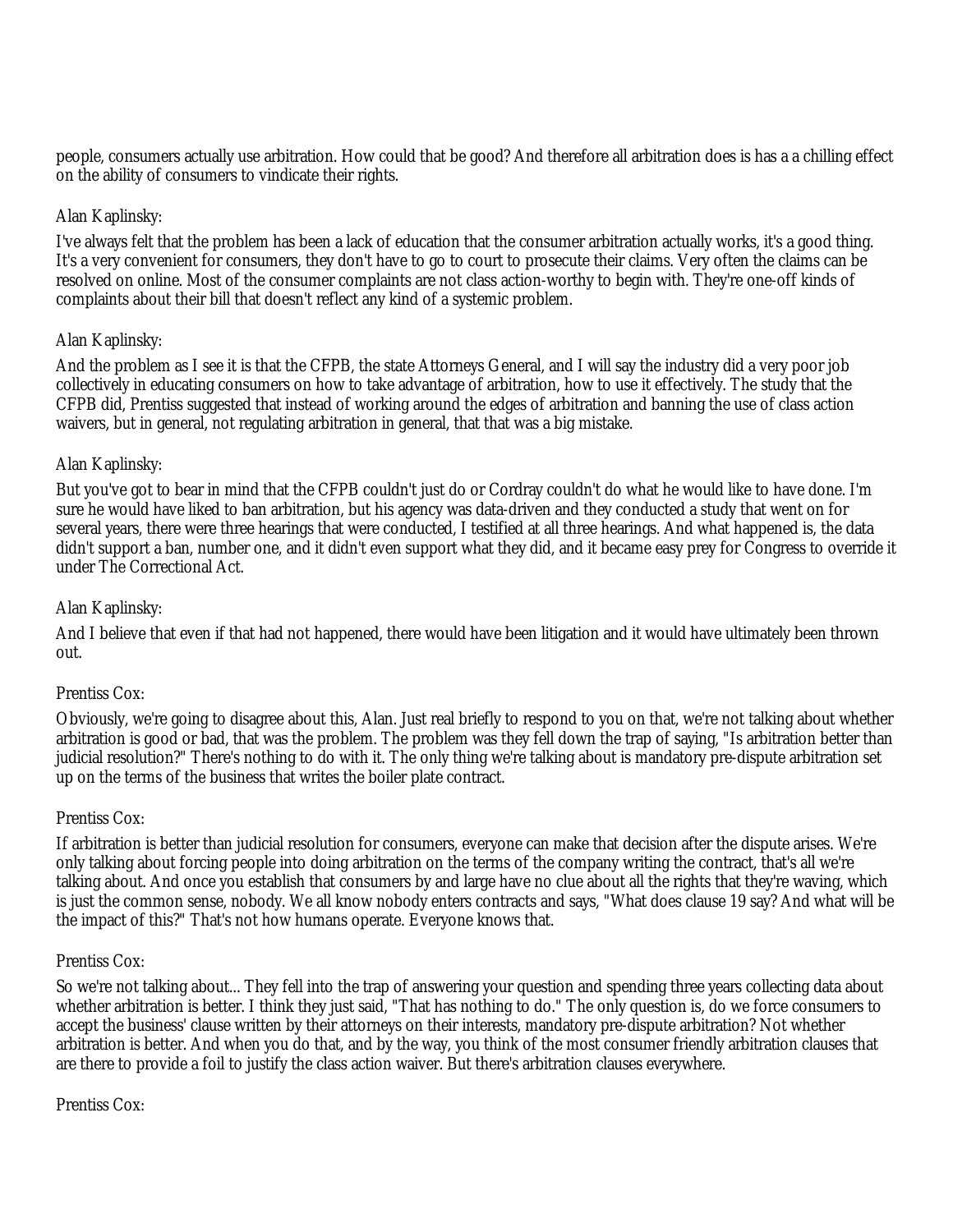I just had a case with the local realtors, for instance, have an arbitration clause where they insert themselves between the buyer and the seller with an arbitration contract, they insert along with the purchase agreement and they choose, of course, the arbitrator approved by the Realtor Trade Association. And if the consumer has a claim against the realtor for breach of fiduciary duty, fraud, whatever, the realtor has to pay nothing, and the consumer has to front like \$2,000 for the arbitration.

## Prentiss Cox:

There's all kinds of these arbitration clauses and the only question to me is... You would never see that as a post dispute because no one would ever choose it. You only do that when people are just signing documents as part of their real estate purchase and not reading anything, and that's the only issue. So to me, two different worlds. They fell down the rabbit hole of trying to prove to you that arbitration is worse than judicial resolution, and they was doomed when they made that decision.

## Alan Kaplinsky:

I would like to take credit for pushing them down that rabbit hole, but actually here's a little anecdote, Prentiss. When I had my first meet... When Mark Levin and I, partner of mine that gets involved in consumer arbitration to a great extent, we had a meeting at the CFPB and we said, "We urge them to..." They had a compare arbitration to litigation in court and we gave them on the ideas on how they could do that. They said to us, "Oh, of course, we know we have to do that." It wasn't like I was

## Prentiss Cox:

I know. I was blaming the CFPB, not you. And even if it was you that suggested it, they should have said, "No, that's not the issue. The issue is simple, it's just pre dispute mandatory resolution, that's it. We're not going to look at whether one's better than the other."

#### Alan Kaplinsky:

And the problem with... Of course, and then we'll move on to another topic, so we could talk about this for several more hours that we're never going to agree. The problem is if companies did that, it would be a very rare case that would end up in arbitration because, not because arbitration wouldn't be better for the consumer than going to court, but because in general, lawyers who represent plaintiffs are very oriented around using the courts and not... they don't like arbitration and never liked it.

#### Alan Kaplinsky:

And particularly, class action lawyers, they want to be in court and they want to prosecute their class actions. So it was a nonstarter right from the beginning. The industry never would have set up the infrastructure to have arbitration programs if consumers were allowed to make the choice after the fact. And frankly, I don't see-

#### Prentiss Cox:

Because they would have been fair. Because the infrastructures were set up in order to benefit the industry, shockingly, who could have figured? But anyway, we should probably move on.

#### Alan Kaplinsky:

Yeah. I don't see much of a... I see a major difference between arbitration, which by and large, you're right, consumers don't care so much because they're not thinking of a deal breaking down and they're having a claim. But what consumers worry about are the fundamental terms, if it's a loan, what's the interest rate? How much do I owe per month?

#### Prentiss Cox:

What's the monthly pay?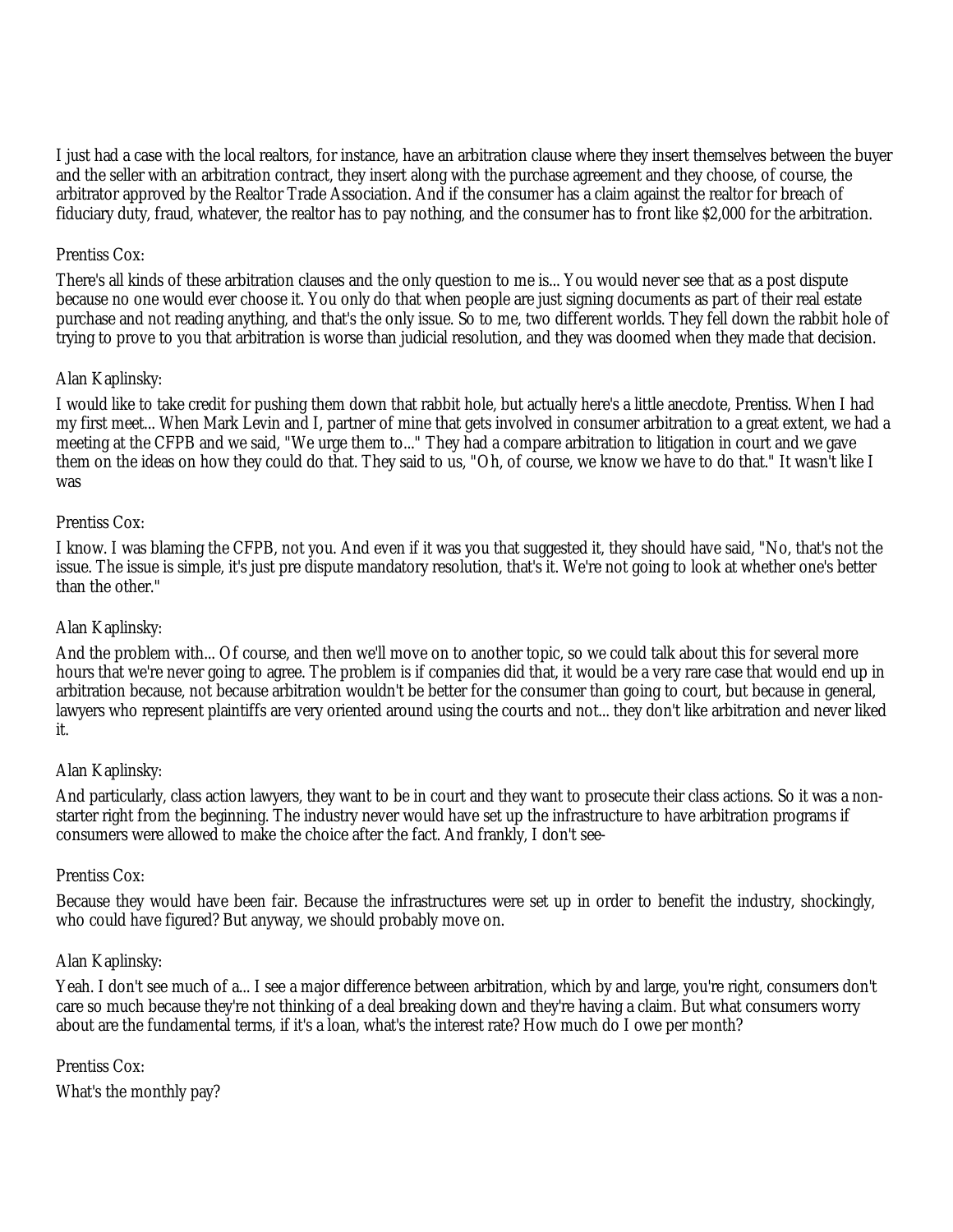Alan Kaplinsky:

How long am I going to have to pay it back? Once in a blue moon, they may think about a late fee. Now, are they going to care that much about the process to be used to resolve a dispute? The answer is no.

Prentiss Cox: Until they have a dispute.

Alan Kaplinsky: Yeah, until they have a dispute.

Prentiss Cox: Until they have a dispute.

Alan Kaplinsky: Right.

## Prentiss Cox:

Right. Exactly. We don't care about the accident until it occurs, so if in any way, the safety features of the car until it occurs. Go ahead.

## Alan Kaplinsky:

Okay. Let's move on. Now, I think, you did a a good job of chronicling the successes under Cordray and where he may have fallen short, and Chris added his two cents. Let's turn now to... Let's skip Mulvaney. I think we will all probably agree that he didn't do a heck of lot. He was a caretaker until Trump could get somebody in there permanently. But focusing on Kraninger, what were her successes, if any? And I think you alluded to a few earlier, and what were her major failures? I'm going to ask Chris, same question.

#### Prentiss Cox:

I would say her success was bringing the bureau back to a professional basis for decision-making and into something that looks more like the kind of government agency that the public expects. And also not trashing the mission of the agency in the process. Then her failures are just, I think, more how we look at... We look at it differently as a consumer advocate and an industry advocate. Obviously, I like someone who's there and trying to provide a counterbalance, the public sector counterbalance to the power of the market to benefit the industry.

#### Prentiss Cox:

She obviously has the more industry favorable perspective, but I wouldn't... I think it's well within the bounds of what we would hope would be, from my perspective, the kinds of polar swings that you would get between Democratic and Republican administration. So don't have a lot of really bad things to say. You said we couldn't talk about Mulvaney, so I don't have really a lot of bad things to say.

#### Alan Kaplinsky:

He did supply popcorn, I think on his first day of office. I think he brought a lot of goodies too, and then I'm sure helped morale to be [crosstalk 00:51:02]-

## Prentiss Cox: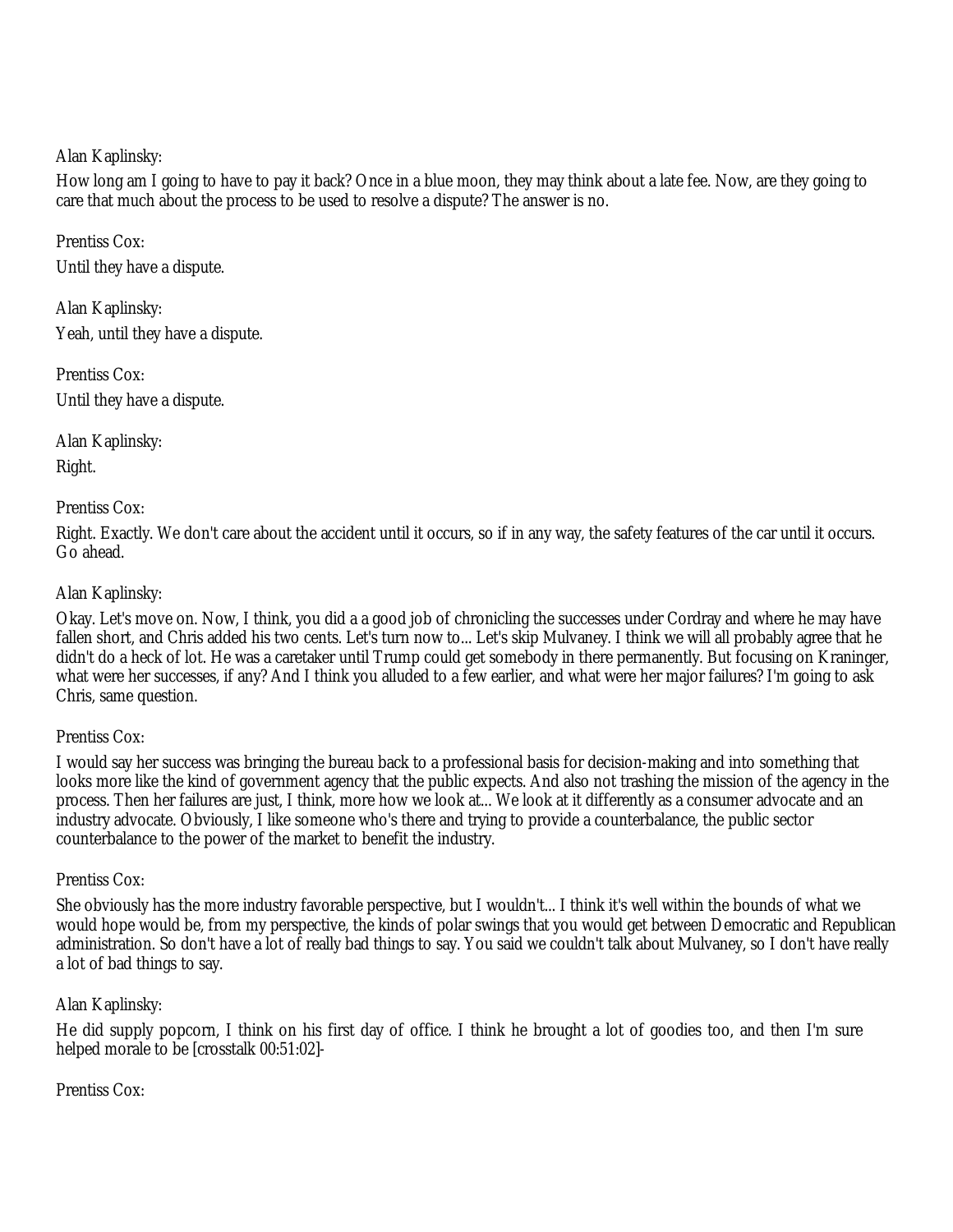Huge. I'm sure it changed everyone's perspective. The problem with Mulvaney, I will add. One of the problems with Mulvaney is the problem... He's a Trump guy, right? Obviously. And one of the problems with Mulvaney is this trashing of basic norms of public decency and respect. And in addition to the actions taken and the policies and that sort of thing, it's just deeply troubling to me. I think it's an attack on our democracy when you have that sort of mocking approach to an agency.

## Prentiss Cox:

If you don't like the agency, go back to Congress and get it eliminated, don't go to the head of it and mock the people that work in it and the purpose it exists. I found that deeply troubling, but just one of the many deeply troubling things about this attack on democracy in the Trump administration. So I've made my political point, let's go.

## Alan Kaplinsky:

Let me ask you one other thing, and then Chris, I'm going to get your response. After Trump got elected and the initially Mulvaney was in there as acting director, there was a hue and cry from a lot of state Attorneys General, mostly in the larger, more aggressive states, New York Attorney General... In Pennsylvania actually was a little bit of a surprise because that had been at least to my way of thinking, even during Republican and Democratic administrations.

Prentiss Cox:

It was a sleepy place until Josh Shapiro came in.

Alan Kaplinsky:

Yes. yeah, that's true. Yeah. Not much went on there, but all of a sudden-

Prentiss Cox:

They have some good people, but, yeah.

#### Alan Kaplinsky:

Yeah, yeah, that's right. All of a sudden the state AGs were very outspoken, some of them created the little mini CFPBs, they tried to emulate the CFPB, and they were going to fill the void created at the federal level. And I want your opinion whether you think the state AGS were successful in filling that void.

Prentiss Cox:

No.

Alan Kaplinsky: No? And why?

Prentiss Cox:

Because they don't have the resources to do it. Pretty simple. Just don't have the resources to do it. And the places where they have the most resources, there's one place that just stands out that could actually have the resources to do it, which is California, and weren't a particularly effective office and you'd have enforcement.

Alan Kaplinsky:

An we're going to get to California in a minute. Okay. Chris, wonder if you could tackle this two part question.

Chris Willis: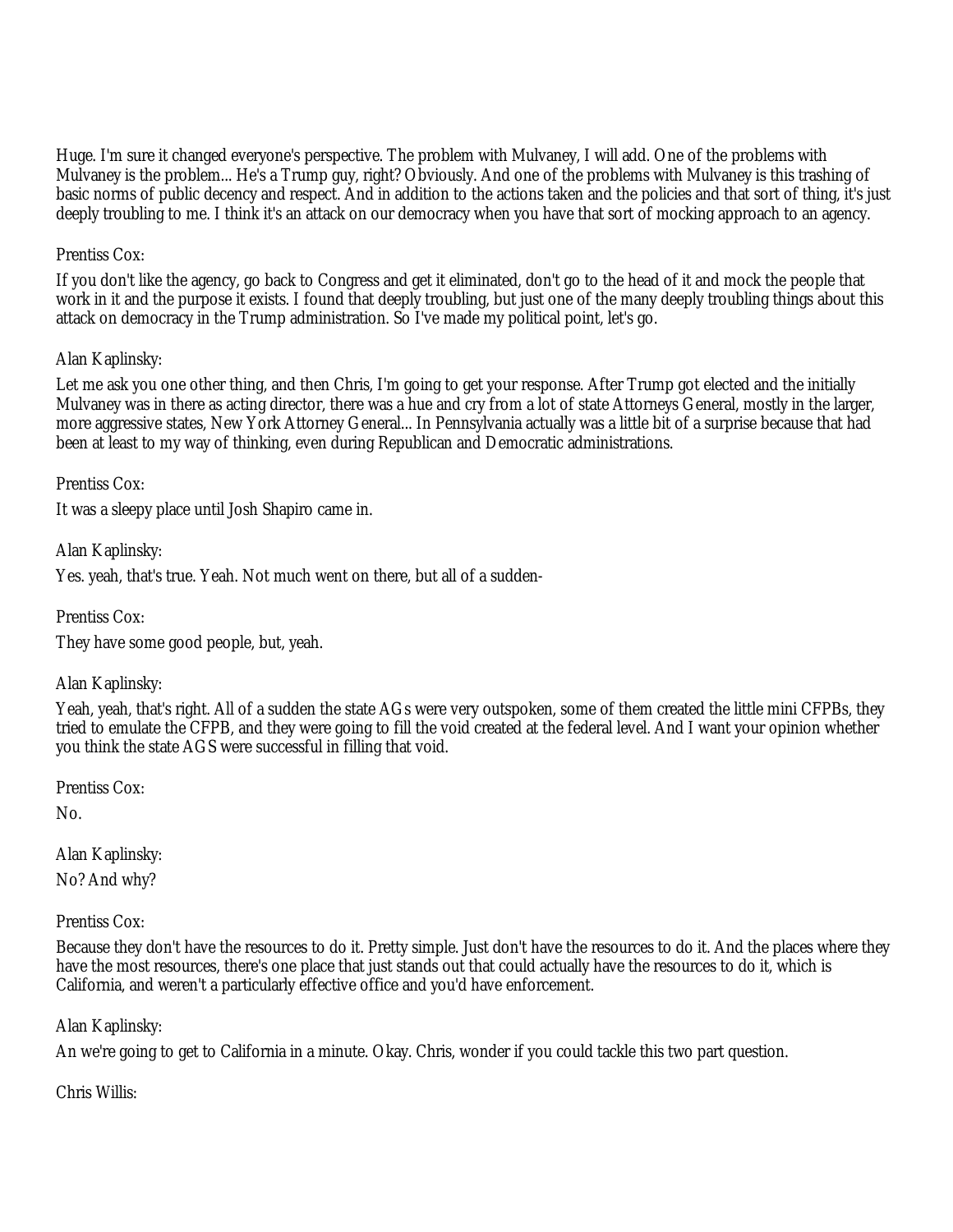Sure, I'll take it in reverse order. First, I'm going to agree with Prentiss on the state's filling the void. The thing that made the CFPB so effective or so dangerous, depending on which perspective you take is that it had an unlimited budget and unlimited resources plus unlimited power. And so it wasn't just the fact that the bureau had all these remedies, it's that they had a huge arsenal of people so that they could find the problems. And it's the detection of the issues, mainly through supervision, somewhat through looking at complaints via enforcement, but honestly, supervision is the biggest tool that the bureau has to basically find everything that's going on and then decide to take action.

#### Chris Willis:

And then unlike state Attorneys General's offices who don't have supervisory authority at all, the bureau also didn't have a resource limitation. So, whereas a state regulator frequently has to make choices about which places to spend their limited time and resources in terms of which cases to pursue, the bureau during its first six years, basically pursued everything all the time. So that's why there's such a big difference between what the bureau did and what the state's ability was to fill the void as you asked in the last question. That's my perspective on that, and I think it's basically the exact same thing that Prentiss was saying.

## Chris Willis:

Going back to the original question about Kathy Kraninger, I would say, I think her biggest success is being, what I regard as being very even handed and considerate of both sides in connection with the work of the agency. She is definitely not a lap dog for the industry, there's no evidence that I can see of that. And when we see the bureau taking actions, it looks like a fairly careful deliberative effort in many instances to try to balance the needs and protection of consumers with the need for the industry to go on and be able to function.

## Chris Willis:

The debt collection rulemaking, I think is a perfect example of that, a very measured rulemaking where both sides got something and both sides lost something. So I really respected the fact that the bureau seemed to be actively listening to and giving credence to both sides, and she doesn't represent a swing all the way to one pole the way per perhaps Mulvaney did, which I think I perceive that to be the case.

#### Chris Willis:

The biggest failure, I think for Kathy Kraninger, at least in the eyes of the Democrats and the consumer advocates was she was appointed by Trump. Honestly, I don't think it matters what she does, it doesn't matter how fair she is. She will be labeled as someone who's abandoned the role of the agency, and who's turned her back on consumers, and is a lapdog for the industry, even though it's not true. It's a completely unfair criticism, but nevertheless, she seems to be saddled with that and seems to get accused of that very regularly by Democratic members of Congress, and the Senate, and by consumer advocates.

#### Chris Willis:

I wish that weren't the case, but that's what I perceive.

Prentiss Cox: It's not what I said, Chris.

Chris Willis: Oh, I know it's not what you said, and Prentiss-

## Prentiss Cox:

We're actually agreeing on that. We're agreeing. And I think you're right. I think you're right. I think her original sin was being appointed by Trump. Having said that, I don't think... She doesn't represent a consumer advocate point of view. And one way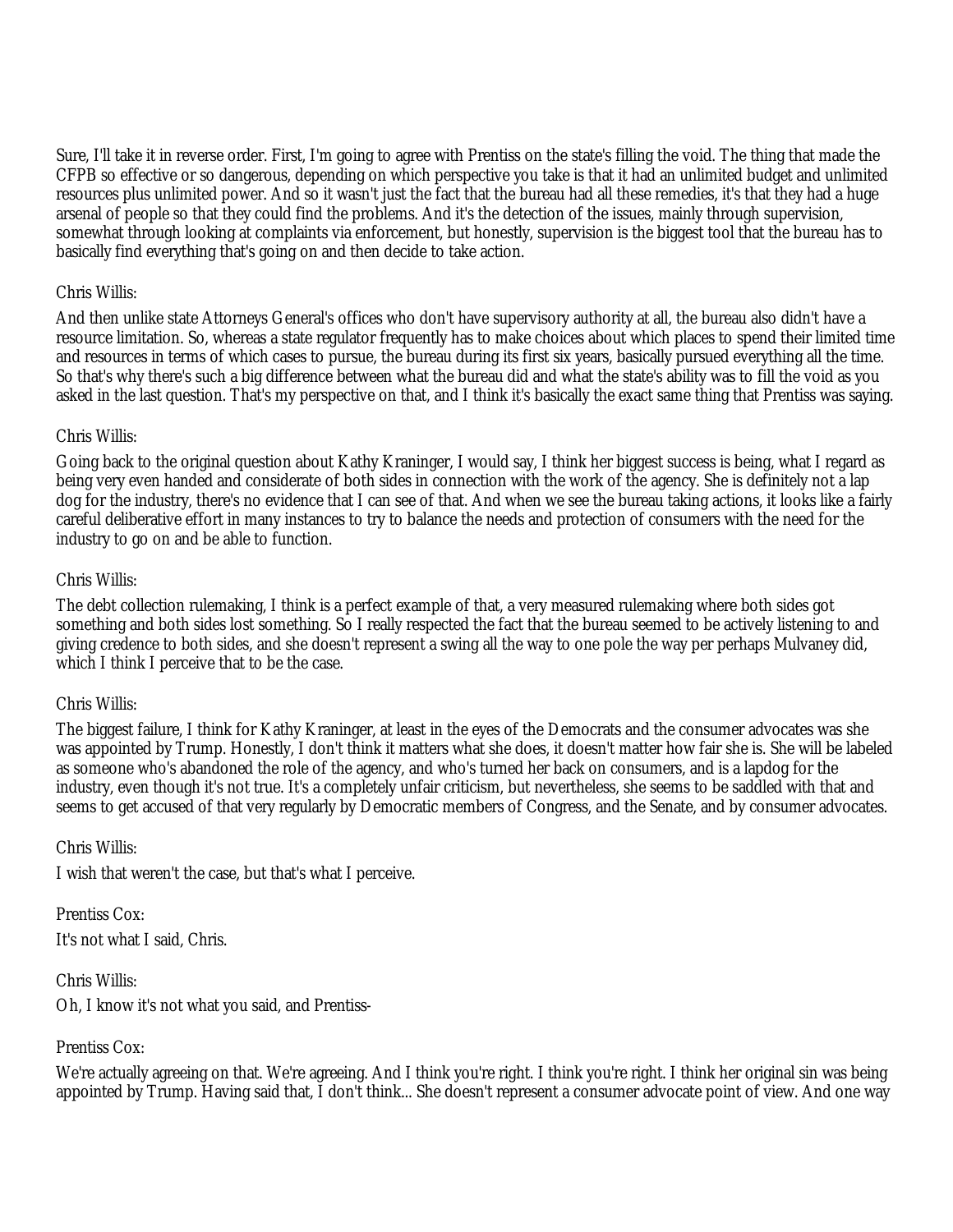to think about this, having been around it a lot is that I think that people that come from the industry perspective as you two do, tend to think of fair being that the agency acts more like calling balls and strikes.

#### Prentiss Cox:

And you'll see that in the business wing of the Democratic Party and the... Well, there's not much left to the reasonable Republicans anymore, but you'll see that in the business wing of Democratic Party. They see these agencies as someone who calls balls and strikes. And from my point of view, good, that's a positive. That's better than no regulation, it's a fair way to look. Consumer advocates, they see it differently. I see it as the market is not a fair or even hand, it's a wildly disproportionate power dynamic and a role of the agency isn't to call balls and strikes, is to actually be a presence to eliminate that disparity in power between unorganized, lesser informed consumers and focused businesses that hold all the cards.

## Prentiss Cox:

So, from our point of view, it's not calling balls and strikes, it's actually someone in the game on behalf of consumers. Now, having said that, I always was super aware that when you've got a power like a civil investigative demand, it brings with it certain responsibilities and you don't issue those lightly. And you then have to constrain yourself. It has to be that with power, with authority comes responsibility. From my point of view, that's where the constraint comes in if you're a reasonable regulator. But we have different perspectives about what constitutes fair, right?

## Alan Kaplinsky:

I've got two more topics to cover quickly before we wrap things up. We have an election coming up soon. The polls show that Joe Biden is going to win, and if he wins, I think we'll all agree that one of his initial things that he's going to do is replace Kraninger in one of two ways. He'll either get somebody, Joe Biden will get somebody at the CFPB as an acting... Appoint someone as acting deputy director, will do something, and eventually will get somebody confirmed by the Senate.

## Alan Kaplinsky:

And of course, if the Senate is controlled by Democrats, it will be very easy to get somebody confirmed.

Prentiss Cox:

This time-

Alan Kaplinsky: I'm going to ask you, Prentiss, the-

#### Prentiss Cox:

You made me remember that that wasn't so easy with Cordray, but go ahead.

#### Alan Kaplinsky:

I know. I know it wasn't. Who do you think is going to be the next director of the CFPB? I know I have my opinion. I've heard Chris express that, and I'll let him tell you in a minute, but I'm wondering who you think Biden might appoint. Bearing in mind, I think that Biden very much, or I should say Elizabeth Warren very much has the ear of Joe Biden when it comes to the CFPB.

#### Prentiss Cox:

That's what I was going to say, so I agree with you. I'm sure if you're Joe Biden, when it comes to the CFPB, the first thing you do is pick up the phone and say, "Who should I appoint?" To Elizabeth Warren. That's what I would think would happen is she would have a tremendous impact on who the nominated be. I of course, want to see somebody who has a bias wildly in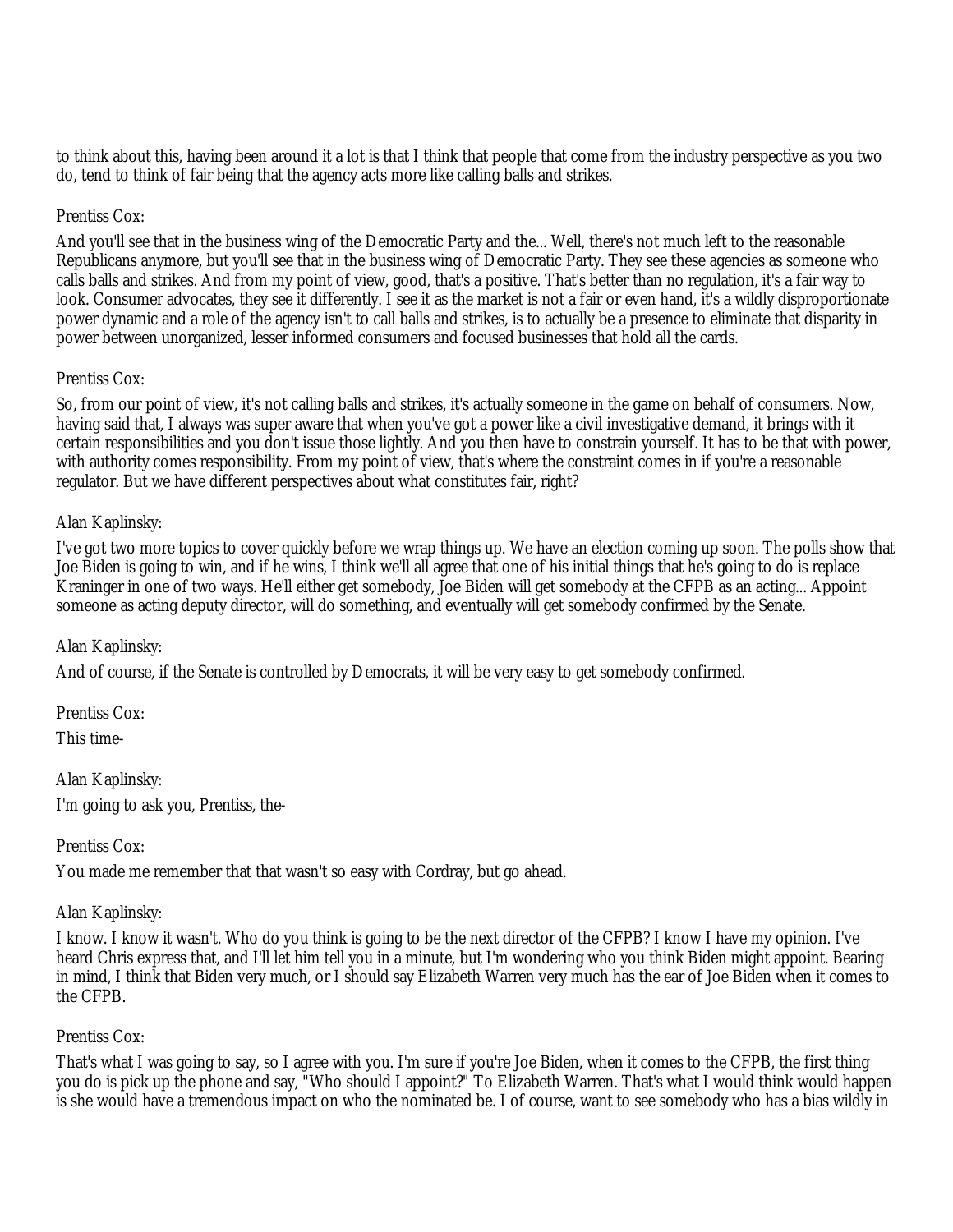favor of understanding what happens with average people use consumer financial products. That doesn't say data-driven means, we don't try to connect what the data is telling us to what's happening in individual people's lives, that the wisdom lies in that connection.

## Prentiss Cox:

So, I would love to see somebody who understands that at a real... Who understands that in a deep way in their heart, and not somebody who is more in their head about these theories of how markets work. I would love people like Chris Peterson who has experienced at the agency. Somebody's not on the top of everyone's list of political figures.

## Alan Kaplinsky:

He may be governor of Utah.

## Prentiss Cox:

I gave him money, but a Democratic governor of Utah, sure. But if he doesn't become governor of Utah, someone like that is who I would love-

Alan Kaplinsky: Or how about Rohit Chopra?

Prentiss Cox:

Yeah, I love Rohit. Yeah. Again, Rohit understands that. He's looking at people's lives and experience, and connecting that in a sophisticated way to... And also able to understand market regulation, the issues and that sort of thing. Two, how could you go wrong with either of those choices? Just [crosstalk 01:02:59]-

Alan Kaplinsky:

And Chris has got a different opinion, unless it's changed.

#### Chris Willis:

No, I'm still ready to bet on Patrice Ficklin as being the next director of the CFPB. She's at the agency already, she is still very visible publicly with the agency, has survived the transition into a Republican administration. Fills the box of being someone who is very much on the consumer side. And the other thing is, one of the greatest fronts that the consumer advocates and the Democrats believe the Republicans did to the agency was the evisceration of the fair lending office, and I'm channeling the consumer advocates there.

#### Chris Willis:

And she was, of course the head of it and still is. And so, what better justice would there be to make her the head of the CFPB to right that wrong? So for all those reasons, that's why my money is on Patrice.

#### Prentiss Cox:

That's a sophisticated call. She's got to be on the shortlist too, and a wonderful [crosstalk 01:03:56]-

#### Alan Kaplinsky:

Yeah, I would think. Final question. Very recently, the California legislature passed with some significant amendments, a mini CFPB law, and it's a waiting signature by the governor. Could happen any day now. By the time our podcast gets released, it may have already happened. But I'm wondering what your view, if you've had an opportunity, Prentiss, if you've been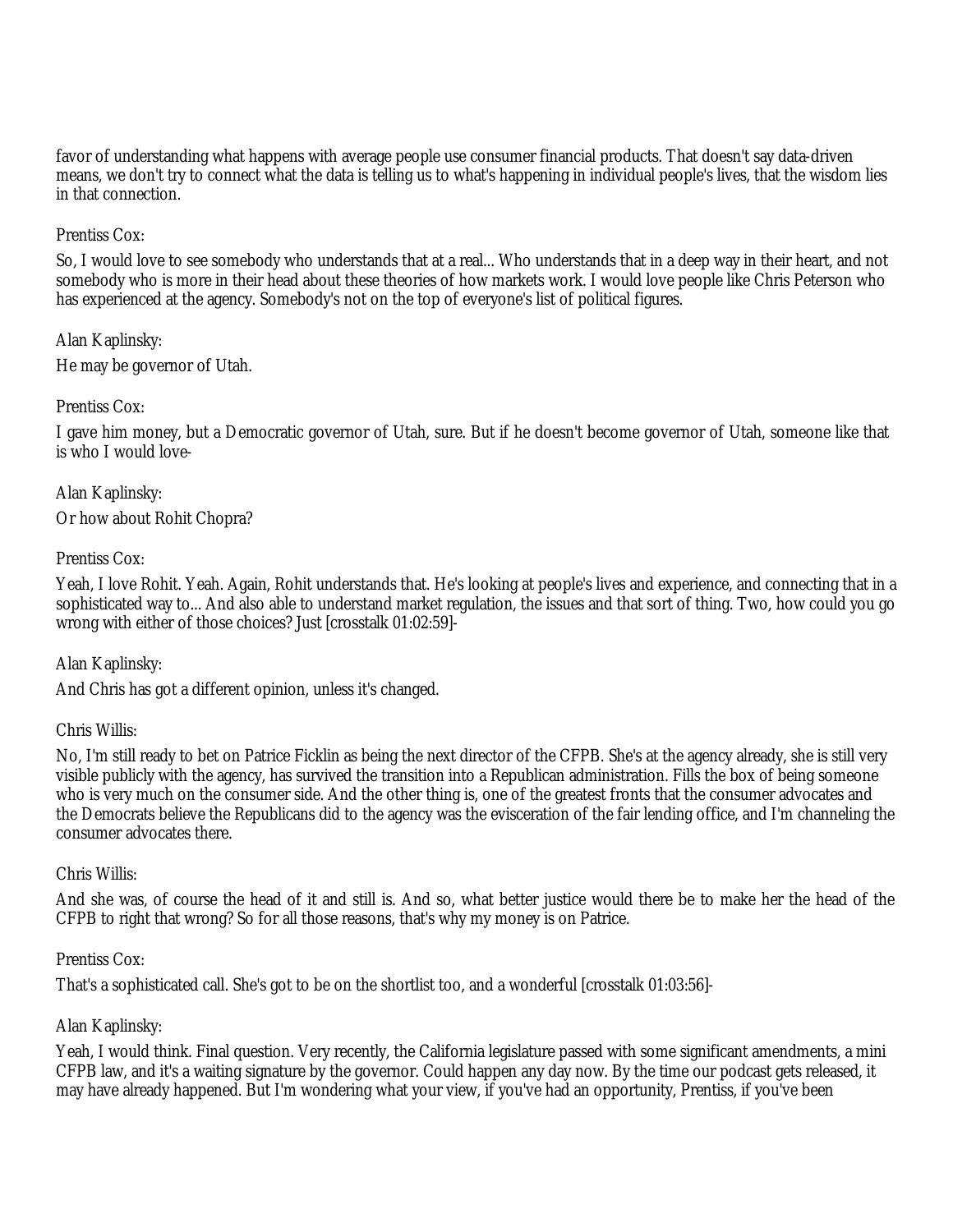following that, the evolution of that bill up to the point where it's now about to become the law in California. I'd like to know what you think about it and what kind of an impact that might have.

Prentiss Cox:

No, that one is a game changer because of the size of the market and the size of the state. I followed it a little, I'm not super intimate with the details. But I've always thought that California's been... It's fairly quiet, frankly. It has not really wielded its authority as much as you would hope. And I, of course, I'm a big believer in whoever runs the agency is a huge choice.

Alan Kaplinsky: Chris, what's your [crosstalk 01:05:24] thought on-

Prentiss Cox: ... if Trump gets reelected.

Alan Kaplinsky: Right. What's your thought on the California law?

Chris Willis:

I think it's going to be very interesting to see what happens there, but it certainly creates an opportunity for a regulator that would rival the CFPB if Trump gets reelected or really augment the power of the CFPB if you have it change hands to the Democrats. And so I agree with Prentiss, it stands a real chance at breaking the pattern that he and I both talked about earlier of the state agencies having the will and the desire to fill that gap, but not having the resources to do so. I think there's a good chance that this could reverse that situation as it respects California.

Alan Kaplinsky: Yeah. And I guess-

Prentiss Cox: And one thing that... Go ahead.

Alan Kaplinsky: Yeah, go ahead, Prentiss.

Prentiss Cox:

One thing that we didn't mention that Cordray did right and I think has continued under Kraninger is setting a tone of very cooperative relationships between the CFPB and state enforcers. Even if Biden wins, that would be a great augmentation of the, to use Chris's words, of the CFPB's authority, partly because of that tradition within the CFPB that Rich started being a good partner with the state.

Alan Kaplinsky:

Do you think that's deteriorated under Mulvaney and Kraninger-

Prentiss Cox: Under Mulvaney, yes.